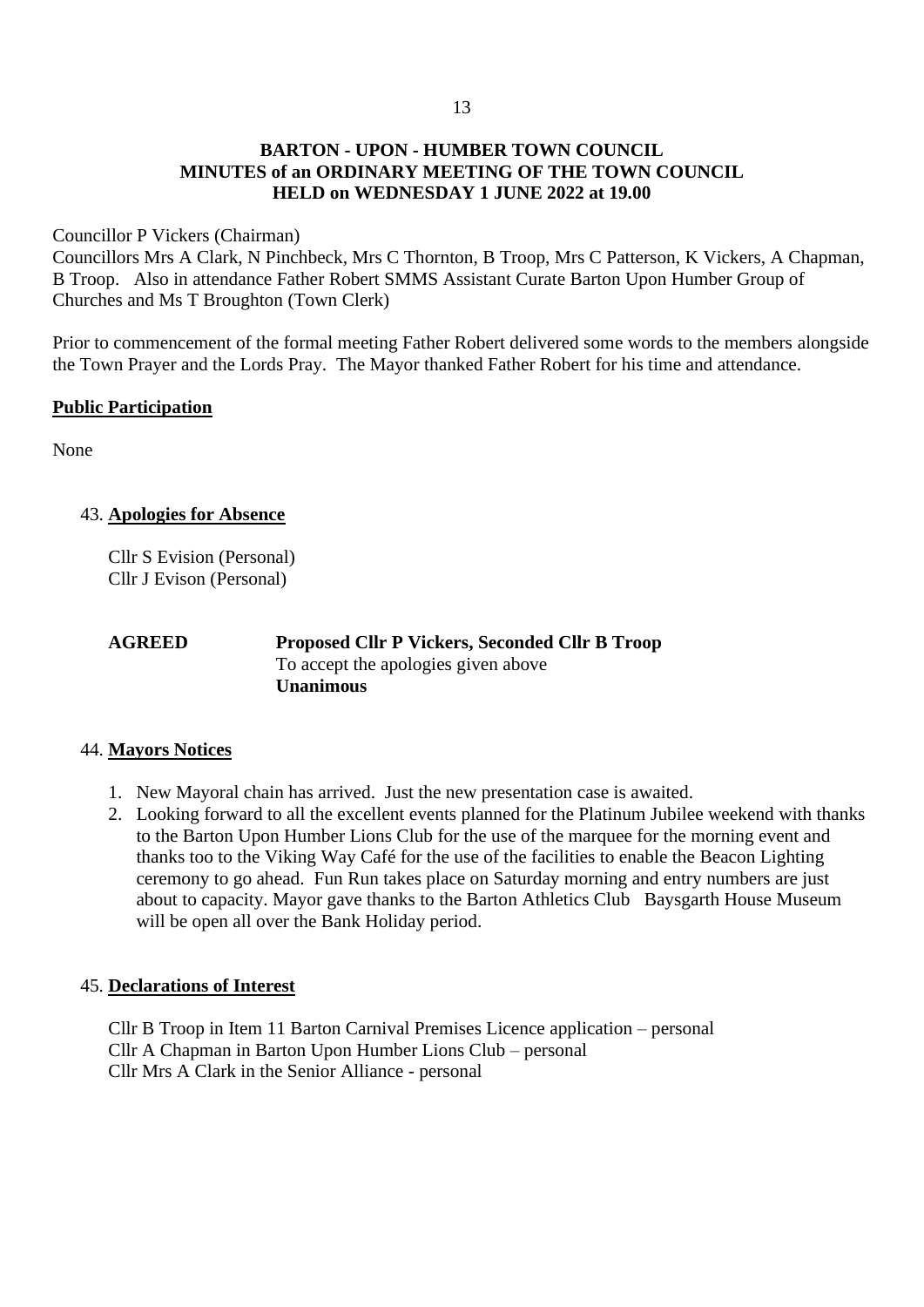# 46. **Minutes To receive, approve and confirm as a correct record the Minutes of the Ordinary Meeting of the Council held on 11th May 2022**

### **AGREED Proposed Cllr P Vickers, Seconded Cllr K Vickers**

That the previously circulated minutes of the Ordinary Meeting/Annual Town Council meeting of the Council held on 11<sup>th</sup> May 2022 be received, approved and confirmed as a correct record with amendment to 13(p) that the two elected members are Cllrs B Troop and Mrs C Patterson as the Mayor and Deputy Mayor are automatically elected onto the group and signed by the Chairman and the correct spelling of Personnel. **Unanimous**

# 47. **To approve as a correct record minutes of the following meeting of the Council**

# (a) **Minutes of the Planning Committee meeting held on 16th May 2022**

**AGREED Proposed Cllr N Pinchbeck, Seconded Cllr K Vickers** That the previously circulated minutes of the Planning Committee of the Council held on 16<sup>th</sup> May 2022 be received, approved and confirmed as a correct record and signed by the Chairman of the Planning Committee. **Unanimous**

# (b) **Minutes of the Environment Committee Meeting held on 16th May 2022**

The minutes are incorrect and will need revising on the next Environment Agenda – with new Elect a Chairman and Elect a Vice Chairman agenda items to be voted on. Minutes for the 16<sup>th</sup> May and 6<sup>th</sup> July 2022 with revised agenda items to be approved at the full Council meeting on the  $7<sup>th</sup>$  September 2022.

### 48. **Correspondence**

- 1. CPRE Countryside Voices Spring 2022
- 2. HWRCC Newsletter Spring 2022
- 3. Humber Strategy Stakeholder Newsletter May 2022
- 4. NALC Chief Executives Bulletin 06.05.22
- 5. Pizza King Grant Website Notice 09.05.22
- 6. NALC issues survey on 2022 local elections 12.05.22
- 7. NALC Chief Executives Bulletin 13.05.22
- 8. Premises Licence Grant Baysgarth Park 16.05.22
- 9. NALC Newsletter 18.05.22
- 10. NALC Star Council Awards 19.05.22
- 11. NALC Chief Executives Bulletin 20.05.22
- 12. Weekly Roadworks List WE 20.05.22
- 13. NALC Events

It was stated that under item no 4 there is a Climate National Network event due to be held on 28<sup>th</sup> July. This was noted.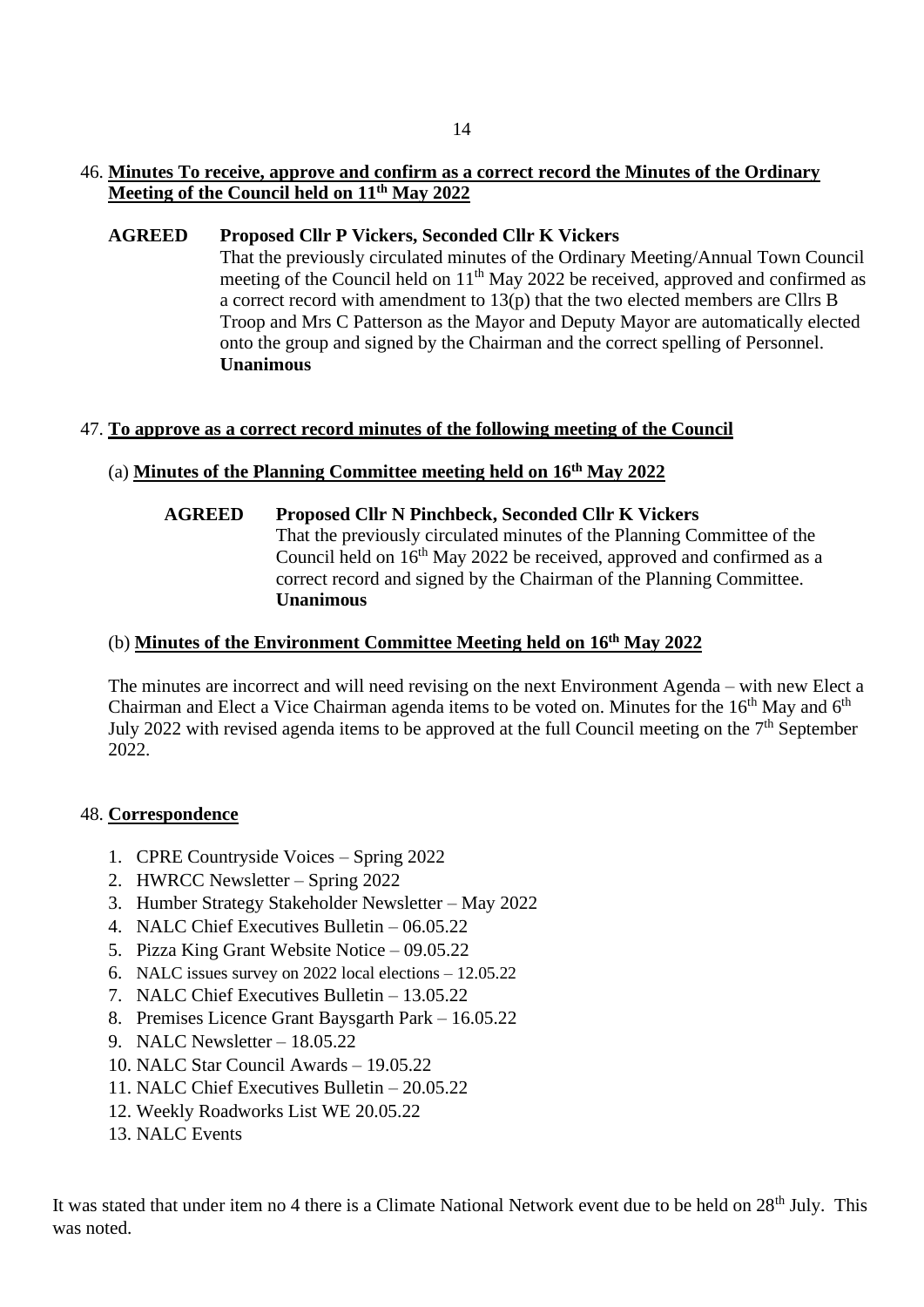### 49. **To consider reports from Barton Representatives serving on North Lincolnshire Council**

## (a) **Cllr K Vickers**

Have had a Flood resilience meeting and the Barton Bank to South Holland and Barton to South Ferriby are included as a long term project.

# (b) **Cllr P Vickers**

There will be a draft Local Plan Consultation event to be held in Baysgarth School on the  $20<sup>th</sup>$ June 4pm until 7pm.

Full details of the proposals for the new Interchange should be available in about a weeks time and will be distributed to all members of the council.

Approximately 150 Ukrainian families have been found accommodation in the area. Plans are being made for Armed Forces Day.

The Library hours are being considered and this includes seven day opening hours. Further details will be available in due course.

Cllr N Pinchbeck requested the road closure sign on the A15 to be removed as is still displaying road closure to motorists.

Kick Start project is commencing and there is a webinar for the Town Clerk to attend on Thursday 9<sup>th</sup> June. Details to be forwarded.

## 50. **To consider reports from Members appointed to outside bodies**

Cllr B Troop – Barton Regeneration Group – SLT pumps are available through North Lincolnshire Council.

Interchange plans to be requested to be circulated to members.

Cllr A Chapman – Barton Lions Beer Festival is set up and ready to go for Friday and Saturday with the marquee ready for the Jubilee Festival events on Thursday.

### 51. **Accounts for Payment**

Accounts were noted as have had prior approval. Accounts as listed in Appendix II in the sum of £29,043.78 (A/cs 25 to 65). The balanced bank reconciliation sheets now are prepared for Finance & General Purposes.

### 52. **To elect additional members to all Committees and Groups short of members**

| <b>Community Committee</b>             | Cllr N Jacques and Cllr Mrs C Patterson |
|----------------------------------------|-----------------------------------------|
| <b>Environment Committee</b>           | Cllr N Pinchbeck                        |
| <b>Planning Committee</b>              | Cllr A Chapman                          |
| Humber & Wolds Rural Community Council | Cllr N Jacques                          |
| <b>Blue Coat Charity</b>               | Cllr N Jacques                          |

Cllr B Troop – Personnel Committee has lost place on the committee and would be the committee that has most experience in with regard to working skills. Is disappointing with this loss of a place and when voting was noted it did appear to be very political. Would like to note disappointment. The Mayor explained that this is the voting system and Cllr B Troop suggested that it is possible that not all members are aware of the credentials of potential members putting themselves forward for certain committees. Mayor has stated that there is full support for all committees.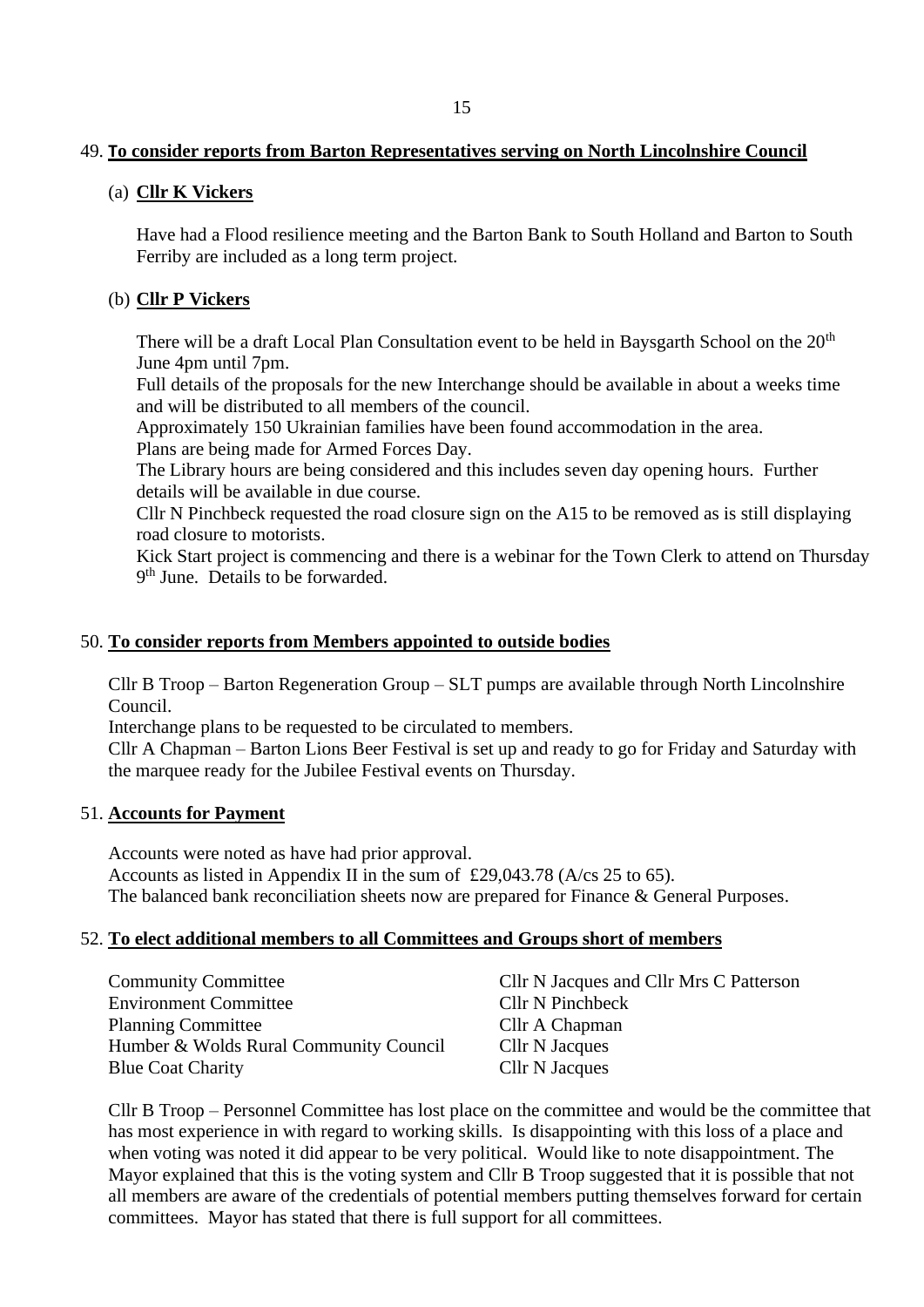#### **AGREED Proposed Cllr A Chapman, Seconded Cllr B Troop** To elect additional members as stated above**. Unanimous**

#### 53. **Permises Licence Grant Application Baysgarth Park**

Noted.

#### 54. **To elect members to the Assembly Rooms Liaison group**

Cllr B Troop proposed a recorded vote and Cllr N Pinchbeck seconded.

There took place a recorded vote for the Assembly Rooms Liaison Group.

Cllr B Troop – Votes Cllr N Jacques, B Troop, N Pinchbeck and Cllr Mrs C Thornton Cllr P Vickers – Votes Cllr P Vickers, K Vickers, Mrs C Patterson, A Chapman & Mrs A Clark Cllr K Vickers – Votes Cllr Mrs A Clark, A Chapman, Mrs C Patterson, K Vickers and P Vickers Cllr A Todd – Votes Cllr Mrs A Clark, A Chapman, Mrs C Patterson, K Vickers P Vickers

### **RESOLVED**

Cllrs P Vickers, K Vickers and A Todd duly voted onto Assembly Rooms Liaison Group.

Cllr N Jacques suggested the first meeting formulates new Terms of Reference and to report to Full Council for clarity on what the group can or cannot do. The Mayor explained that there has always been a liaison group.

Cllr B Troop also clarified that this group will commence once the SWOT analysis has been put into place and carried out by the Town Council office staff.

There was a discussion between Cllr K Vickers and Cllr B Troop over the disbandment of the previous Assembly Rooms Working Group.

Cllr N Pinchbeck questioned whether the new group is a replacement of the old one. Mayor explained this this new group is to enable members and outside parties to work together and to obtain priorities and clear list from the experts.

#### 55. **To consider the Town Council presence at events**

It was agreed for opportunities to be sent to the Town Clerk and for then volunteers to be organised at each event. There will be opportunities to join with the Neighbourhood Plan Steering group at events later in the year.

## 56. **To consider approval of the Barton Upon Humber Logo (Shop-Stay-Eat-Play, Shop Locally), with the bridge logo and #beautifulbarton – Cllr N Pinchbeck**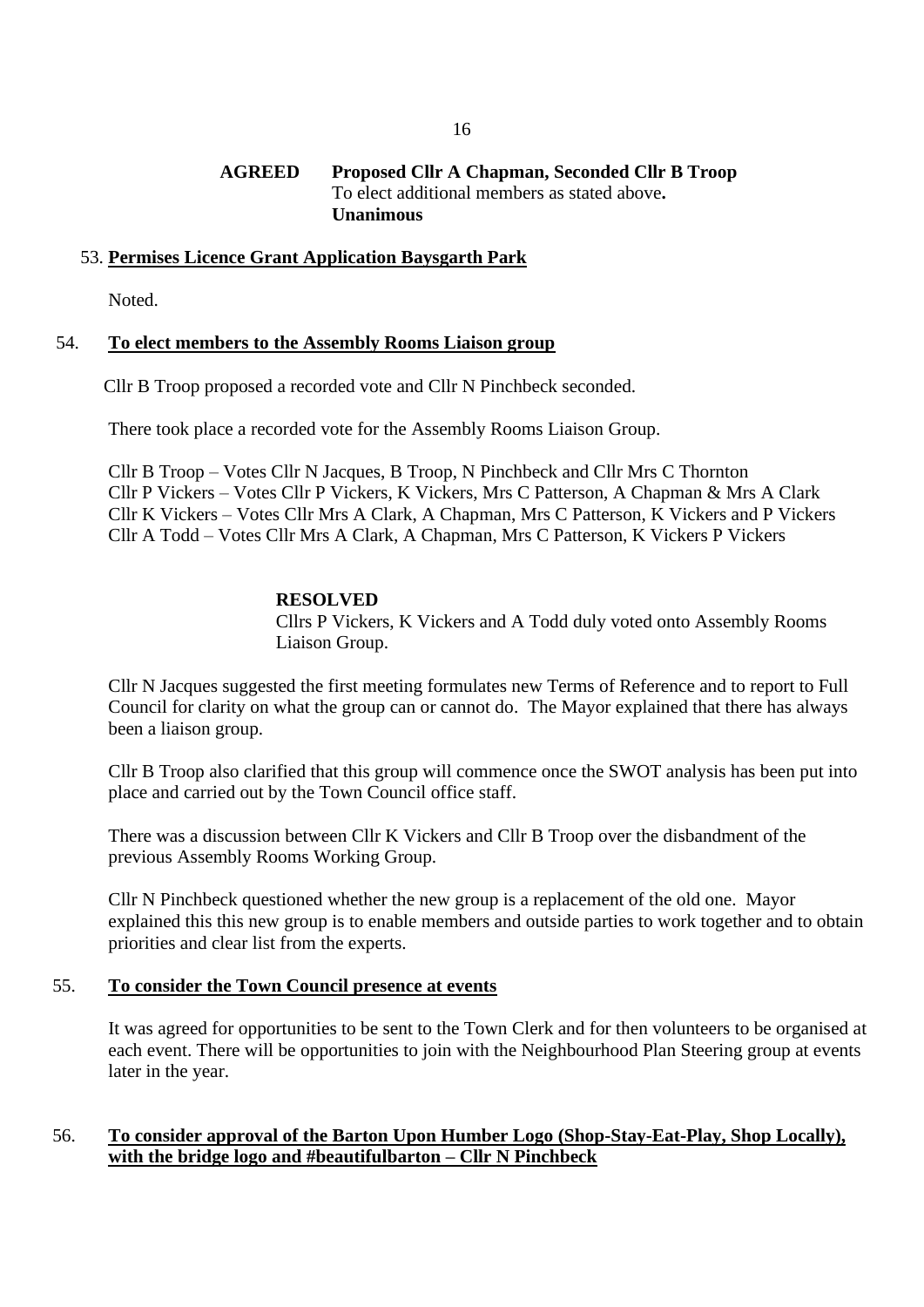Cllr N Pinchbeck explained the origins of the logos that have been tabled. Cllr Mrs C Patterson enquired whether they have to have the bridge on. Cllr N Pinchbeck stated that this is how Barton is known, but Wilderspin School is an option. Cllr B Troop suggested that the school might offer their graphics department. Cllr K Vickers explained that there should be more option before a decision is made. Idea of going to Baysgarth School should be considered. Would like to see four options. Look at other artists that maybe interested in designing a logo. Cllr A Chapman offered his skills to help design a logo.

Cllr N Pinchbeck explained the length of time so far has been taken into bringing options to the council table.

Mayor suggested market testing at the Carnival event.

### **AGREED Proposed Cllr K Vickers, Seconded Cllr P Vickers** To explore other options such as Baysgarth School, North Lincolnshire Council, Cllr A Chapman and other artists before a decision is made at the July Full Council meeting. **Unanimous**

## 57. **To consider purchasing Velcro panels for the Gazebos – Cllr B Troop**

Cllr B Troop suggested new panels with the Town Council logo on along with the North Lincolnshire Council logo to promote the Town Council management of the market. Cllr B Troop went on to suggest that two sides have the North Lincolnshire Council Logo to reflect their involvement and work setting up the market and two sides with the Town Council logo on to reflect the Town Council commitment to continue with the provision of the Town Market.

### 58. **To receive an update on Town Council Offices – Cllr B Troop**

There is no further update – Cllr B Troop explained again the reasons to look at alternative premises for access and visibility in the centre of town. There may be opportunities of additional income to be considered. Further update for the Finance & General Purposes Committee in July.

Cllr K Vickers – questioned the reason for a move of the offices to elsewhere in the town. Cllr B Troop explained that options were just being explored as agreed by Full Council. Cllr K Vickers explained that what do Independents stand for. The county is in the middle of a financial crisis with living costs rising. The council should not be talking about managing projects and moving offices with implications of adding to the council tax of vanity projects. This office is in the council building and is a nonsense and should be stopped now. There may be members happy to put the council tax up for vanity projects.

The Mayor explained that it was agreed at Full Council and should run the course for a decision to be made.

Cllr B Troop – explained that he is not suggesting spending more council tax payers money but looking at alternatives that would not have an effect or little effect financially.

Cllr N Pinchbeck suggested a sign post would help the offices be more visible. Cllr N Jacques is working with the Tourism Partnership on new finger posts. However he alluded to the fact that it may not be possible to have too many locations on the finger posts due to there being a number of finger posts.

Cllr Mrs A Clark suggested that the Town Council offices in the Assembly Rooms should be brought up to standard if the council is in a financial position to do so.